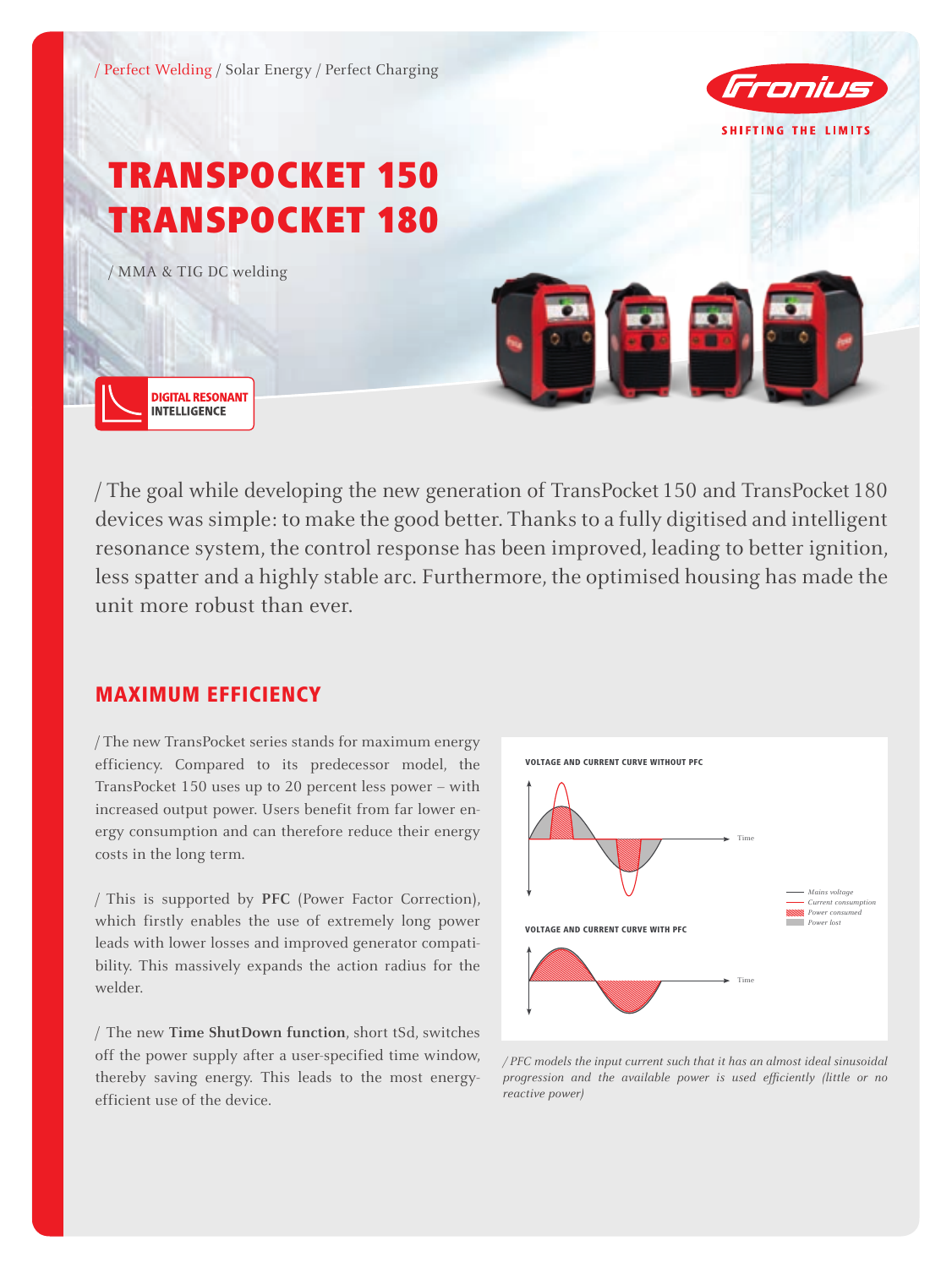

#### ROBUST AND PORTABLE

/ The new TransPocket series is sturdier than ever and is the perfect companion for building sites and tough working conditions. A robust, ergonomic housing with integrated edge and wear chassis protection and intelligent slat design protects the whole device from dirt and damp.

/ The inner parts are mounted on the specially designed plastic carrier, which also contributes to the exemplary robustness of the TransPocket series. The optimised airflow reduces contamination and guarantees a very long service life. The IP 23 protection class speaks for itself. The FUS parameter (fuse) allows the fuse protection to be adjusted,

meaning that differing mains conditions are no longer an issue. What is more, the two lightweight devices weighing 6.3 kg (TP 150) and 8.7 kg (TP 180) respectively are also easy to transport to inaccessible workplaces.



*/ Functional and ergonomic design – easy-to-read display*



*/ TransPocket toolbox - on castors and stackable with space for all welding accessories. Available in two sizes.*

## SIMPLE AND INTUITIVE

/ The 7-segment display is simple and intuitive and makes it possible to quickly read off the parameters that have been configured. As the display is slightly set back, it is protected from damage.

/ The new device generation is ready for whatever the future holds! As the devices can be updated, new software versions, special processes and system information can easily be applied.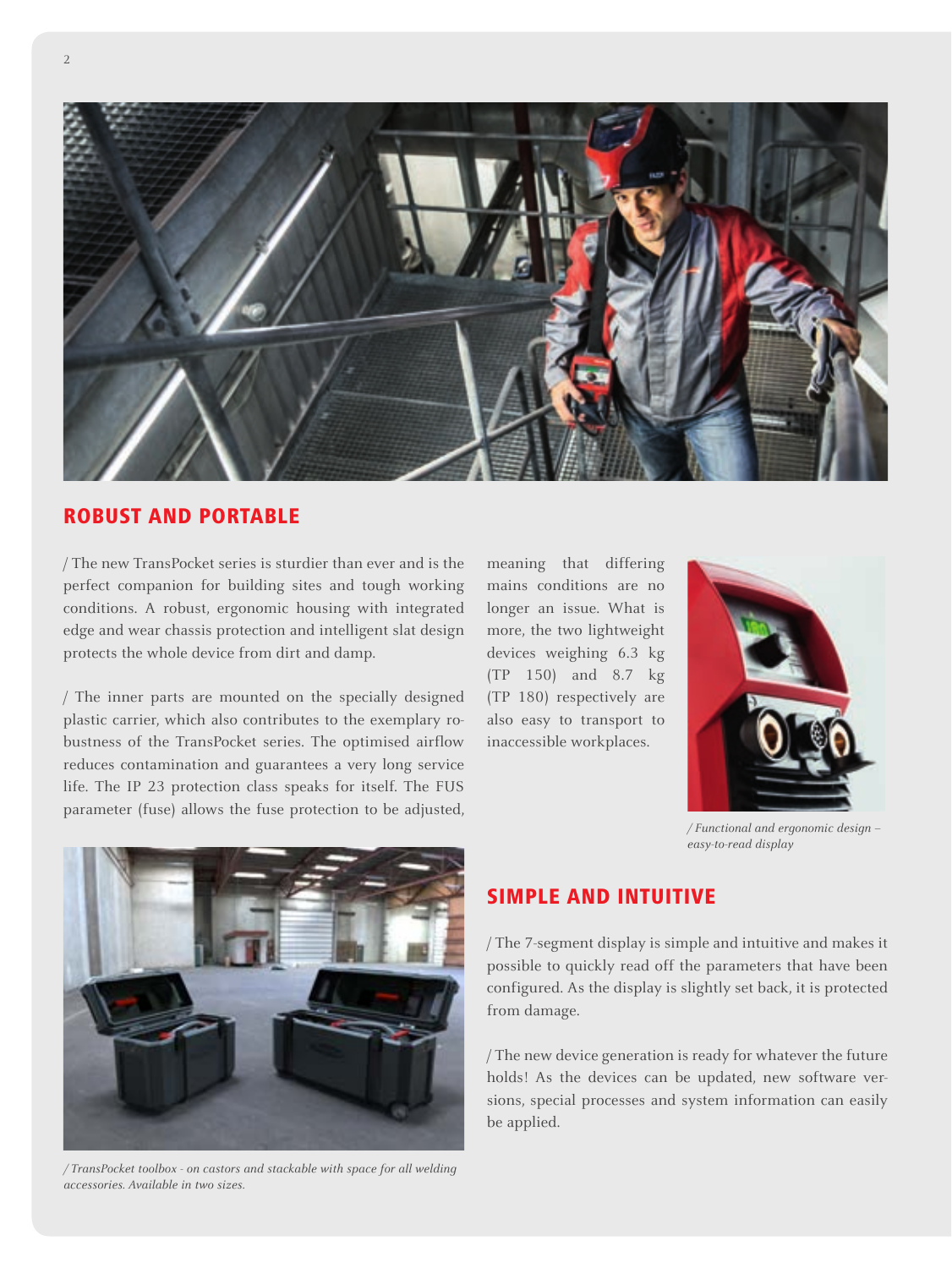#### PERFECT WELD PROPERTIES

/ Fronius's proven digital resonance concept has been refined to give even more precise and faster control of the welding current. Based on the presence of constant power reserves, there is an instant response to every minute change in the arc. This enables an almost ideal starting characteristic. A consistently perfect arc with minimum spatter leads to the best weld properties.



*/ Optimised ignition: fast & reliable ignition and reduced sticking thanks to infinitely adjustable increase of the ignition current*

/ Perfect ignition: the reduced short circuit current on contact with the workpiece prevents the electrode from sticking. The current then increases to ensure that the arc does not break. The device then reaches the main, SoftStart or HotStart current, which the user can set precisely.

/ The new device series can be used with all electrodes. Rod electrodes with diameters up to 4.0 millimetres and cellulose electrodes (CEL) give perfect welding results thanks to a special operating mode. New infinitely adjustable dynamic settings enable the user to adjust the ignition precisely to the electrodes being used. The HotStart function makes it easier to ignite CEL and rutile electrodes, while the SoftStart function enables a stable arc for basic electrodes, which ignite at a low welding current.



*/ Ideal starting characteristic with high power reserves enables a highly stable arc and minimal spattering*